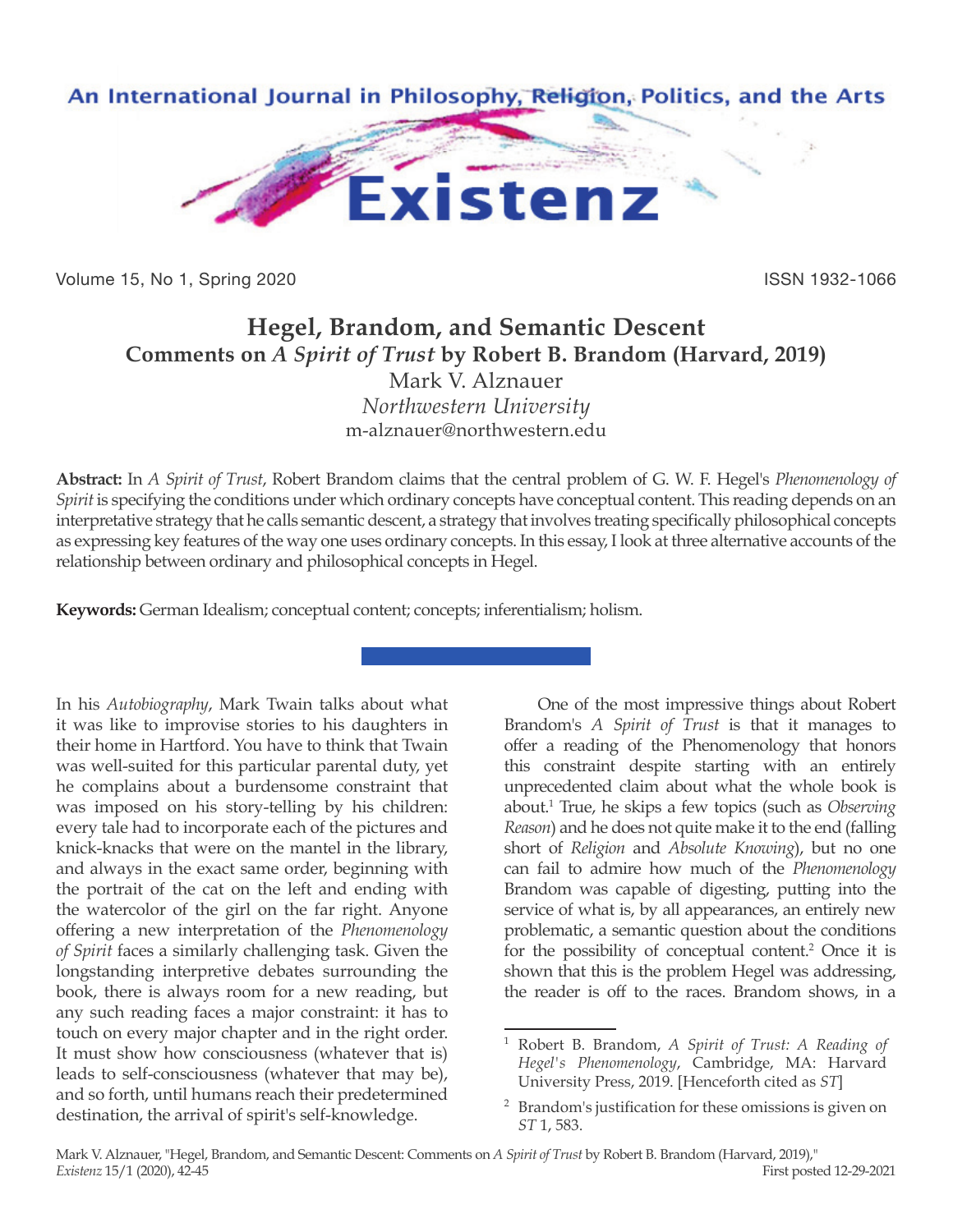*tour de force*, that one can plausibly read the entire *Phenomenology* as a chain of transcendental arguments (that such content presupposes x, which presupposes y, and so on) that leads to a striking conclusion, that once all is comprehended that is required for conceptual content to be determinate, one will see the need to adopt new recognitive relations to each other, thus ushering in a new postmodern age.

Brandom suggests his focus on the semantic content of ordinary concepts is mainly a matter of emphasizing something other readers did not attend to, something orthogonal to traditional interests. But this significantly undersells Brandom's originality, or so I will argue here. Brandom is not just bringing out something underdeveloped in other accounts, he is overturning the previous understanding of how Hegel's project relates to the semantics of ordinary concepts. By showing how this account relates to some alternative accounts of the same issue in Hegel, I hope to both bring out what is most revolutionary, or paradigm-shifting in Brandom's account, and also to reveal some of the exegetical and philosophical costs that might attend this attempted revolution, thus putting some pressure on him to justify his heterodoxy.

But first we should get a better idea of how Brandom understands the central issue. He fully recognizes that the traditional way to read Hegel is to focus on Hegel's derivation of specifically speculative, logical, or philosophical concepts such as consciousness, self-consciousness, and agency (*ST* 103). This focus is natural, as Hegel himself spends most of his time discussing and developing these concepts. In contrast, Brandom argues that the function of these philosophical concepts is to express key features of the way one uses ordinary empirical and practical concepts such as blue, stick, or straight. If the right way to understand Hegel's distinctive philosophical concepts is by reading them as metaconcepts, that is, as concepts one needs to explain how thinking occurs with ordinary concepts, then it is plausible to think that the best way to understand these metaconcepts is by keeping one's eyes on their implications for ordinary concept use, which is what Brandom attempts to do in his reading.<sup>3</sup>

Brandom calls this interpretative strategy "semantic descent."4 Every time he encounters a highlevel philosophical concept in Hegel's writing, he reads it as a notion meant to express or describe how ordinary, lower-level concepts work—and he does this even if the surrounding passage gives little or no hint of this reading.<sup>5</sup> The eventual payoff from this strategy is that it allows one to see how Hegel fully anticipated Brandom's own pragmatic inferentialism regarding concepts. Ordinary concepts are not to be understood as having content on their own, a content which would then explain the use one makes of them in judgments and inferences (as a traditional representationalist might claim). Instead, the reader is told that such concepts get their content from the inferences that are made with them, which themselves depend on certain practices, and so forth.

The idea of approaching high-level philosophical concepts in terms of their implications for groundfloor ordinary concepts has the real merit of making Hegel's claims more tractable, more intelligible, and (not least) more relevant to contemporary philosophical discussions. This last bit is important to emphasize because I think it is the source of a lot of the excitement that Brandom's reading of Hegel has generated. Insofar as contemporary philosophers of language are concerned with concepts at all, they are almost exclusively concerned with what Brandom calls ordinary concepts. The characteristically Kantian and post-Kantian concern with the systematic deduction of a full set of pure, philosophical concepts has, until now, had little or no resonance in these conversations,

<sup>3</sup> To add to the complexity of his position, Brandom thinks that Hegel had meta-metaconcepts (namely *Verstand* and *Vernunft*) which he uses to characterize the different structure of Kant's own metaconcepts and also his own metaconcepts (*ST* 6). This enabled Hegel to talk about different ways of understanding the relation between ordinary concepts and metaconcepts.

<sup>&</sup>lt;sup>4</sup> Brandom attempts to justify his strategy by offering a careful and detailed re-reading of the Introduction of the *Phenomenology*, which—he grants—gives every indication of being exclusively concerned with metaconcepts, and not at all relevant to the question of the determinacy of ordinary concepts (*ST* 20). The surprising feasibility of such a reading is supposed to serve as the primary evidence for the power and viability of semantic descent.

<sup>5</sup> As one might expect, this feels more natural at the beginning of the *Phenomenology*, where Hegel uses simple examples such as that of a cube of sugar, and more strained later in the book, where Hegel appears to be talking about things very far removed from ordinary concepts: for example, the role of Aristophanic comedy in the dissolution of Greek religion. But this is the kind of problem any interpretation that insists on the unity of the *Phenomenology* is likely to have.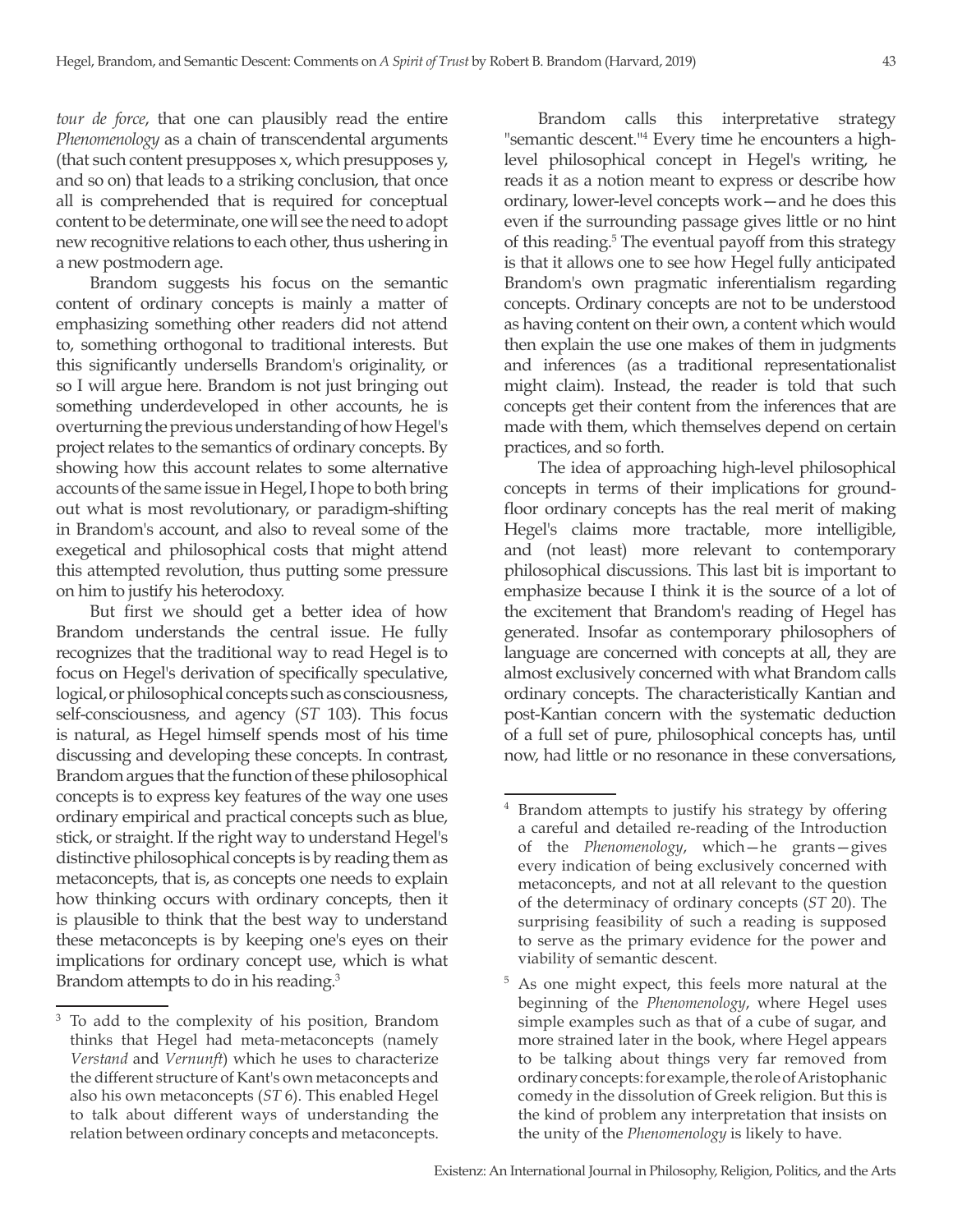and can seem like an exotic relic from the philosophical dark ages. But on Brandom's reading, Hegel is not only addressing the same phenomena the contemporary philosopher is interested in, namely ordinary concepts; Brandom also has a radical innovative view of how ordinary concepts get their semantic content, one that might move contemporary philosophy of language forward in significant ways.

So, can Brandom convince the reader that Hegel's philosophical concepts can be read as metaconcepts, as concepts that serve to express the way ordinary concepts function? Is this how Hegel himself understands the relation between philosophical concepts and ordinary empirical concepts? The issue is, alas, hard to decide on purely textual grounds. Hegel does not say much about ordinary concepts, neither in the *Phenomenology* nor elsewhere. When he does speak of them, he usually insists that they are defective in some way; he says that compared to the concept, ordinary representations are abstract and finite and hence untrue (*unwahr*). Is this a sign, as a Brandomian might argue, that Hegel rejects representationalist views of conceptual content and is on the way to mounting a defense of some sophisticated form of pragmatic inferentialism? Without jumping to this conclusion, I shall first consider three alternative ways of understanding the relation between ordinary and philosophical concepts that one can find in the history of the reception of Hegel's philosophy.

On the most traditional interpretation of Hegel, the one that goes back at least to Kuno Fischer, ordinary concepts presuppose philosophical concepts not because the latter express how the former function, but because no thought is possible at all without pure concepts. (The opposite dependence does not hold on traditional view, since pure thinking is possible without ordinary concepts: hence Hegel's *The Science of Logic* as the "science of pure thinking"). When Hegel says the proposition "this leaf is green" presupposes the philosophical concepts of "being" and "singularity," he is not denying that ordinary concepts such as "leaf" or "green" might very well be partially derived by abstraction from individuals, as on classical representationalist views, he is only insisting that the content of empirical concepts also implicitly includes concepts whose origin cannot be empirical in this broad sense. Ordinary empirical concepts are untrue not because they only acquire content in certain practices, as on Brandom's account, but because they depend on other pure philosophical concepts for their determinacy (and hence depend of the inter-related

set of these concepts: the concept). On this traditional reading, Hegel has radical and exciting things to say about philosophical concepts but mostly uninteresting and commonplace things to say about ordinary concepts (he thinks they get the empirical portion of their content from abstraction, comparison, and so on—the old Lockean go-tos).

The British Idealists gave a different answer to the question of the relation of ordinary and philosophical concepts, a view that brings them in one respect closer to Brandom. For the British Idealists, as well as for Brandom, ordinary concepts—"redhaired" is G. H. Bradley's famous example—are only mistakenly understood as mere abstract universals or representations, such that you could understand the concept without knowing its applications. On Bradley's view, this means that if we truly understood what it is to be red-haired, we would also have knowledge of every red-haired person. This is, of course, a different kind of complaint about abstract universals than Brandom's: the problem is not that abstract universals lack all content when considered apart from their use, but that their content is false in the sense of being misleadingly incomplete, falling short of what it is that they are trying to comprehend.<sup>6</sup> But though the complaints are different, they lead in the same broad direction: to some kind of holism about ordinary concepts, a claim that one cannot fully understand an empirical concept without understanding basically everything. By contrast, on the traditional reading, Hegel is only a holist about philosophical concepts, having little to say about ordinary concepts except that they depend on philosophical concepts for their determinacy.

A final, putatively more Wittgensteinian view about the relation between ordinary and philosophical concepts in Hegel can be found in the writings of

It is not entirely clear to me, nor I think, is it clear from their writings, whether Bradley and Bernard Bosanquet are committed to the view that there are only really concrete universals (abstract universals as a limit case), or the view that concrete universals are a type of universal which is superior to and can be contrasted with the abstract universal. For a classical treatment of this problem, see Norman Kemp Smith, "The Nature of Universals (I)" Mind 36/142 (April 1927), 137-57. That Hegel, at least, was only committed to the latter view is persuasively argued for by Robert Stern "Hegel, British Idealism, and the Curious Case of the Concrete Universal," *British Journal for the History of Philosophy* 15/1 (January 2007), 115-153.